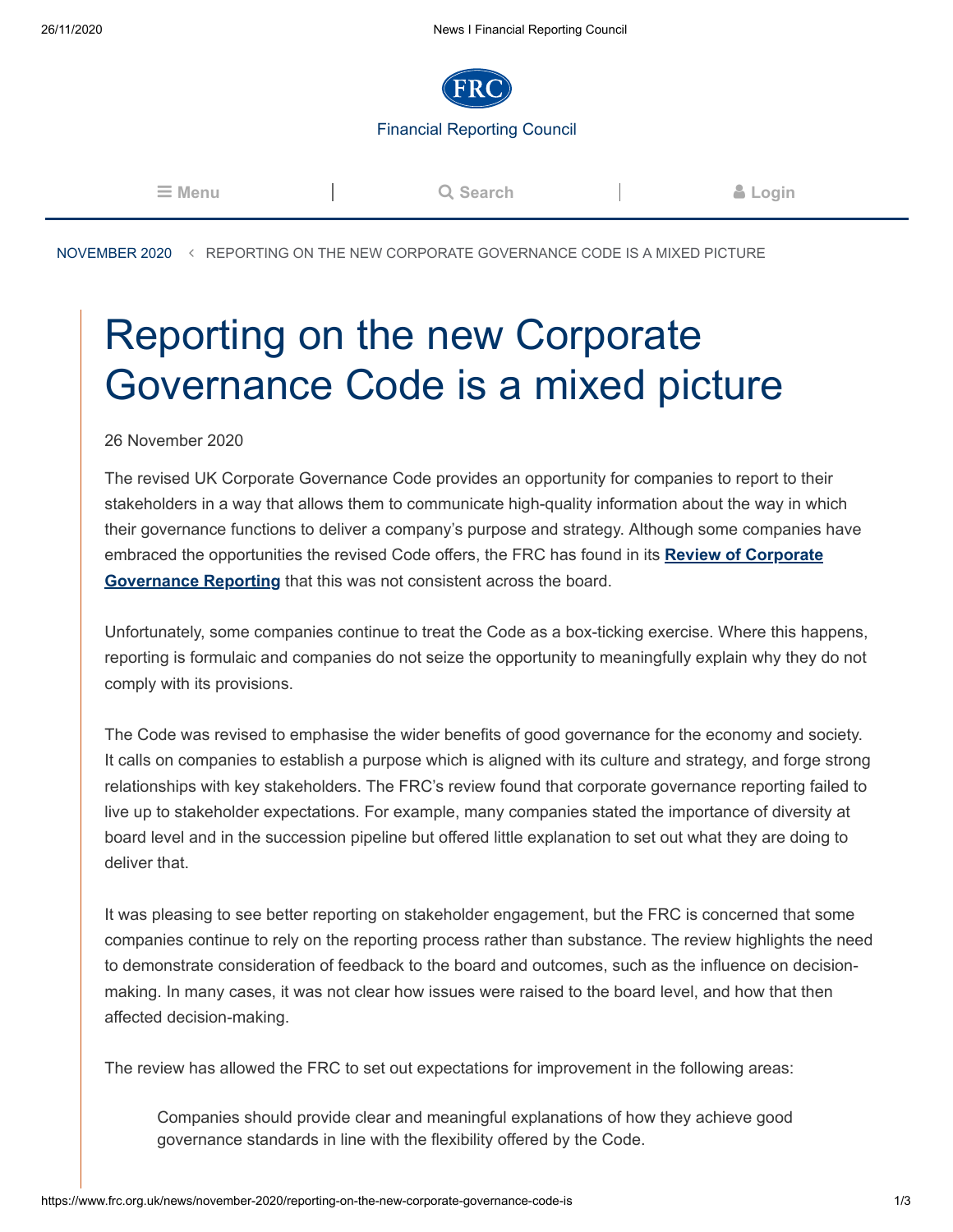## 26/11/2020 News I Financial Reporting Council

Clearly showing the impact of engagement with stakeholders, including shareholders, on decisionmaking, strategy and long-term success

Better assessment and monitoring of culture, including consideration of methods and metrics used

Demonstrating commitment to diversity and inclusion through actions, such as improved succession planning and recruitment from diverse talent pools.

Sir Jon Thompson CEO of the FRC said:

*"Today's review highlights many examples of excellent reporting but it's clear that some companies are continuing to take a formulaic approach to corporate governance driven by compliance, rather than focusing on outcomes, supported by high quality and transparent evidence. This reviews sets out clear expectations to address where company reporting falls short, so that it can better meet the interests of not only a company's shareholders but its wider stakeholders as well."*

The review is made up of a random sample of 100 companies which included both FTSE 100 and 250 companies, as well as Small Cap companies. It also considered third party reports on governance and draws on statistics from external sources to show the broader context. To enhance the FRC's work on diversity, remuneration policies and workforce engagement, the FRC has commissioned a series of external research projects which will all be published by the end of the year.

## **Notes to editors:**

The FRC's purpose is to serve the public interest by setting high standards of corporate governance, reporting and audit and by holding to account those responsible for delivering them. The FRC sets the UK Corporate Governance and Stewardship Codes and UK standards for accounting and actuarial work; monitors and takes action to promote the quality of corporate reporting; and operates independent enforcement arrangements for accountants and actuaries. As the competent authority for audit in the UK the FRC sets auditing and ethical standards and monitors and enforces audit quality.

All Press enquiries should be directed to:

Kate O'Neill, Director of Stakeholder Engagement and Corporate Affairs at **[K.ONeill@frc.org.uk](file:///C:/Users/k.oneill/AppData/Local/Microsoft/Windows/INetCache/Content.Outlook/Y4QNJH1L/K.ONeill@frc.org.uk)** Rita Carolan, Communications Manager, on 07428149096 or **r.carolan@frc.org.uk**. William Boyack, Communications Manager, on 07480210166 or **w.boyack@frc.org.uk**.

If you no longer wish to receive press releases from the FRC please email **unsubscribe@frc.org.uk**